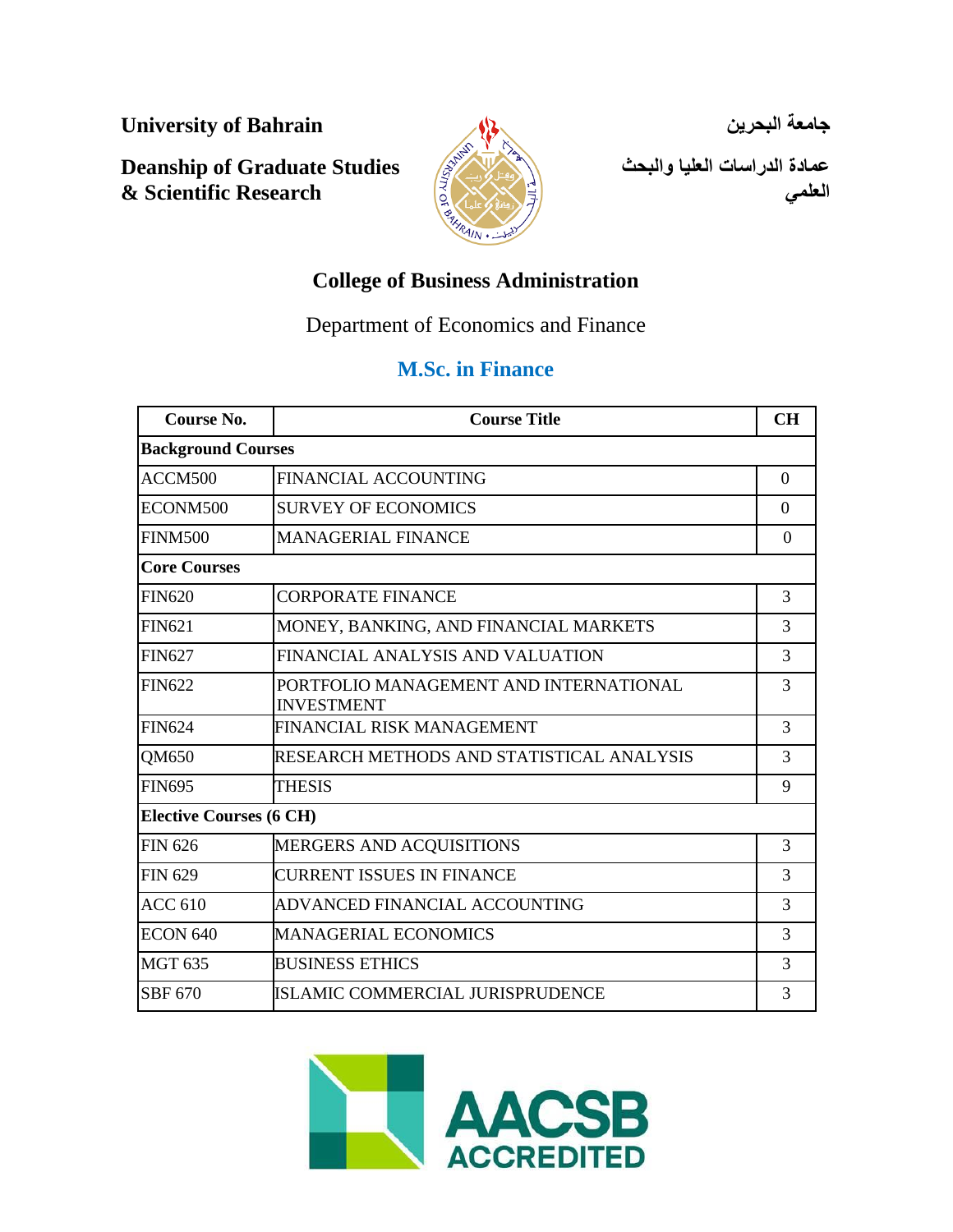# **Course Description**

# **ACCM500: Financial Accounting (No credit)**

Basic financial accounting principles for a business enterprise; accounting and the business environment; recording business transactions; the adjusting process and preparing financial statements; accounting for merchandising operations; plant assets and intangibles; accounting for corporations; introduction to cost accounting; and introduction to management accounting.

## **ACC610: Advanced Financial Accounting (3 credits)**

Accounting and financial reporting for business combinations (including consolidated financial statements); international accounting issues, foreign currency translation, reorganizations and liquidations; study of selected financial accounting topics including SEC regulations, bankruptcy, and reporting for segments and interim financial periods and major issues of technical accounting requirements.

### **ECONM500: Survey of Economics (No credit)**

Survey of both micro and macroeconomic concepts; microeconomics topics include scarcity, positive and normative economics, economic problem, demand and supply mechanism, elasticity and market structure; macroeconomics topics include national accounts, unemployment, business cycles, inflation, money, banking and monetary and fiscal policies.

### **ECON640: Managerial Economics (2 credits)**

The firm and its goals; mathematics of demand and supply; demand and revenue analysis; demand elasticity; estimation of demand; theory and estimation of production; theory and estimation of costs; pricing and output decision under perfect and imperfect competitions; pricing in practices; case studies and managerial economics in action.

#### **FINM500: Managerial Finance (No credit)**

The role of finance in the business organization, financial analysis, financial forecasting, capital investment decisions, financing decisions, cost of capital decision, convertible, international financial management, business failures and investment banking.

#### **FIN620: Corporate Finance (3 credits)**

Market efficiency; shareholders' wealth value; cost of capital; capital assets pricing model; capital budgeting; dividend policy; risk management; mergers and bankruptcy.

#### **FIN621: Money, Banking, and Financial Markets (3 credits)**

Financial systems, financial markets, pricing functions and the process of innovation and regulation in these markets; role of money, monetary policy, interest rate determination and the role of interest rates in financial markets; analysis of sources and uses of funds at each major institution, with particular stress on the interrelationships of asset and liability management of commercial banks; asset securitization, offbalance sheet banking globalization and the ongoing consolidation of the financial institutions sector.

#### **FIN622: Portfolio Management and International Investment (3 credits)**

Selecting suitable investment policies and strategies, balancing asset classes, integrated risk management, efficient diversification, market efficiency, measuring and attributing performance for an investment portfolio; analyzing international assets and techniques and using them both opportunistically (tactically) and strategically; specific risks of global investing such as country, political, currency, convertibility, liquidity and settlement; analyze key issues in managing emerging market portfolios.